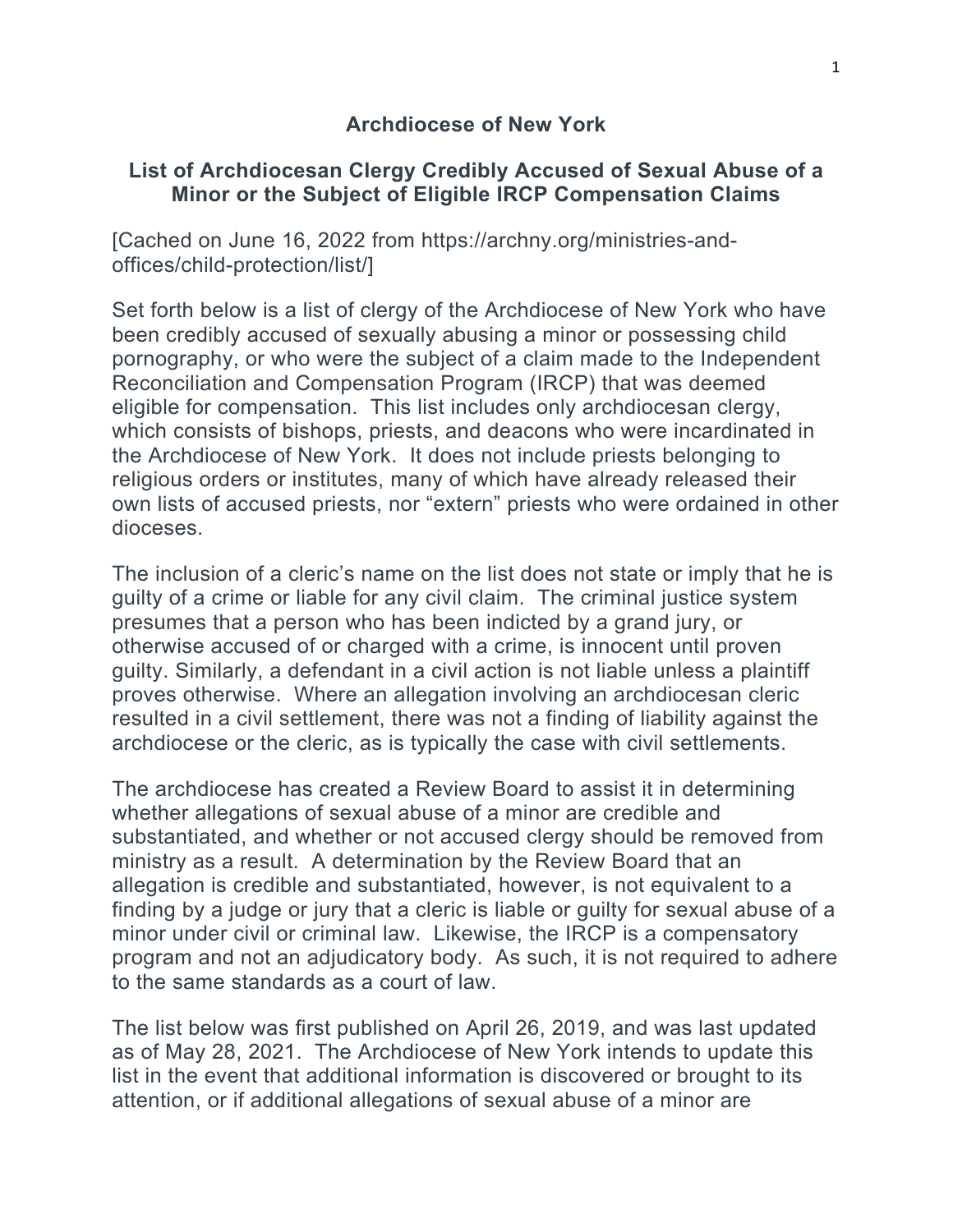determined to be credible within the parameters set forth above. In the event that any changes are made to the list, the revised, modified or updated list will be posted on the archdiocesan website.

### **Steps We Have Taken To Protect Children**

In 2002, the Catholic Bishops of the United States adopted the Charter on the Protection of Children and Young People. The Charter led to a fundamental and comprehensive change in the way that the Church addresses sexual abuse of minors. The Charter requires that: all allegations of child sexual abuse be reported to law enforcement; every diocese have an independent review board to evaluate the legitimacy of these allegations; any priest who is found to have abused a child must be permanently removed from ministry; and every diocese must establish a safe environment program to implement preventive measures. It also requires that pastoral assistance be offered to all victims of abuse and that dioceses cannot demand that settlements of lawsuits be kept confidential.

The Archdiocese of New York has vigorously implemented the requirements of the Charter and, in fact, has adopted policies that are above and beyond the Charter. When the archdiocese receives an allegation of child sexual abuse by archdiocesan clergy, the allegation is reported to law enforcement and the archdiocese fully cooperates with their investigation. The archdiocese also conducts its own investigation, relying on outside investigators. The results of the investigation are presented to the archdiocese's Review Board, which the archdiocese established to determine the credibility of sexual abuse allegations and make recommendations to the Archbishop as to the appropriate course of action.

In keeping with the requirements of the Charter, anyone (clergy or lay) who is found to have committed sexual abuse of a minor is removed permanently from ministry and/or employment. Cases involving priests are also sent to the Vatican so that the person can be removed from the clerical state (often called "laicized").

## **How We Have Helped Survivors of Abuse**

All victims of abuse who come forward are offered help. In accordance with the Charter, the archdiocese has appointed a Victim Assistance Coordinator who provides pastoral care to victims of abuse. All victims are also offered professional counseling by a counselor of his or her choosing.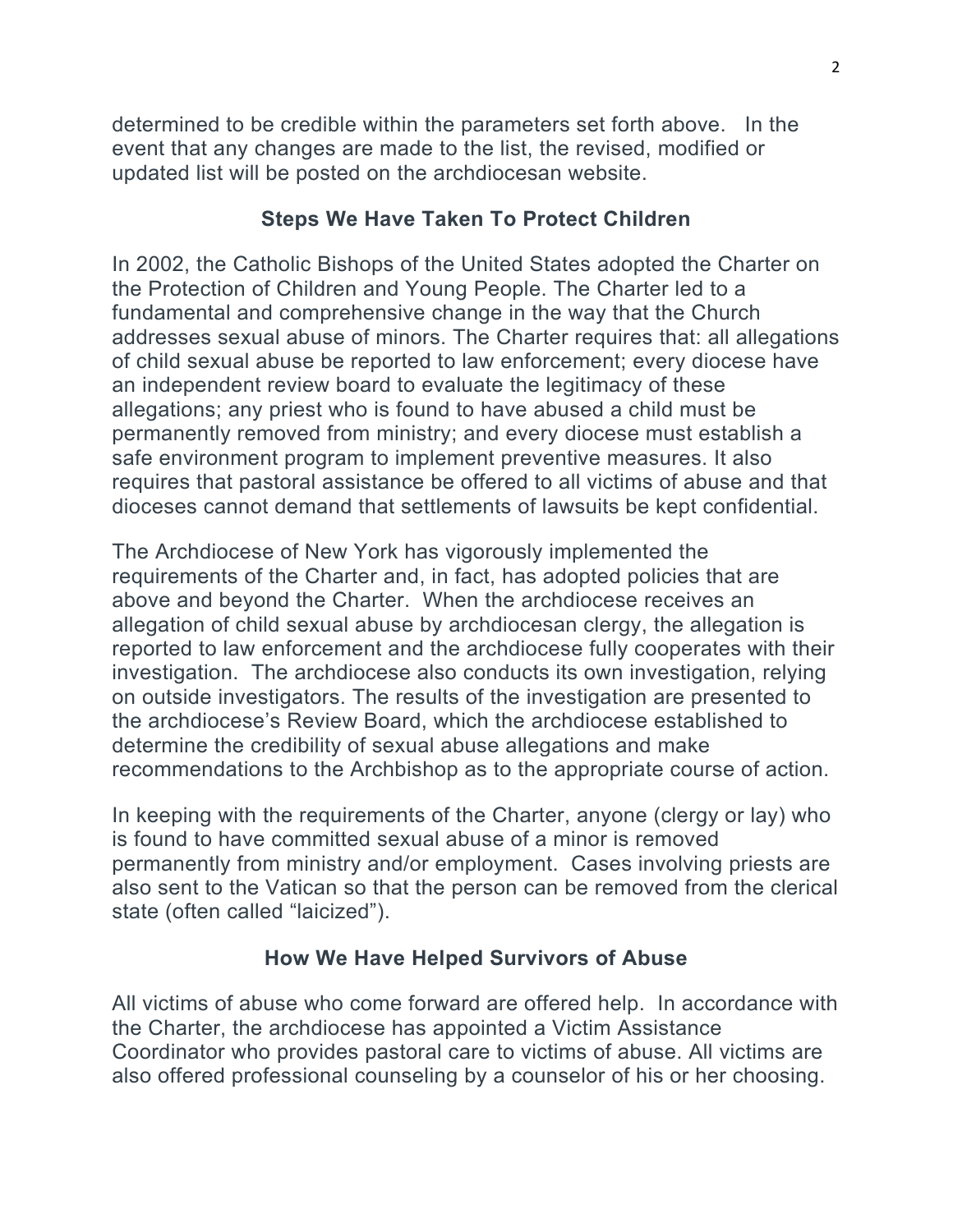The archdiocese pays for this counseling. Any victim, no matter how old the offense, is offered help.

In addition, in 2016 the archdiocese instituted the Independent Reconciliation and Compensation Program (IRCP), administered by Kenneth R. Feinberg, a highly regarded mediator who administered the September 11th Victim Compensation Fund, and his associate, Camille Biros. The administrators of the fund have complete autonomy to determine compensation for victims who come forward with claims. The IRCP is designed to help bring healing and reconciliation to victims of sexual abuse, no matter how long ago their abuse occurred. The IRCP has served as a model program to provide victims swift compensation, avoiding endless and costly litigation. To date, the IRCP has awarded compensation to over 350 individuals whom the administrators have determined are eligible under the program.

# **Important Highlights**

- No archdiocesan clergy ordained since the Charter's adoption in June 2002 have been the subject of a credible allegation of sexual abuse of a minor. (**Fig. 1**)
- Approximately three-quarters of credibly accused clergy were ordained between 1908-1969. Most were ordained in the 1950s and 1960s. (**Fig. 1**)
- Since the Charter's adoption in June 2002, only one case of sexual abuse of a minor involving an active archdiocesan cleric has occurred that has been determined to be credible. (**Fig. 2**) This case was handled by law enforcement, referred to the archdiocesan Review Board, and resulted in the priest being removed from ministry.
- No archdiocesan clergy member against whom there has been a credible claim of sexual abuse against a minor is currently in ministry.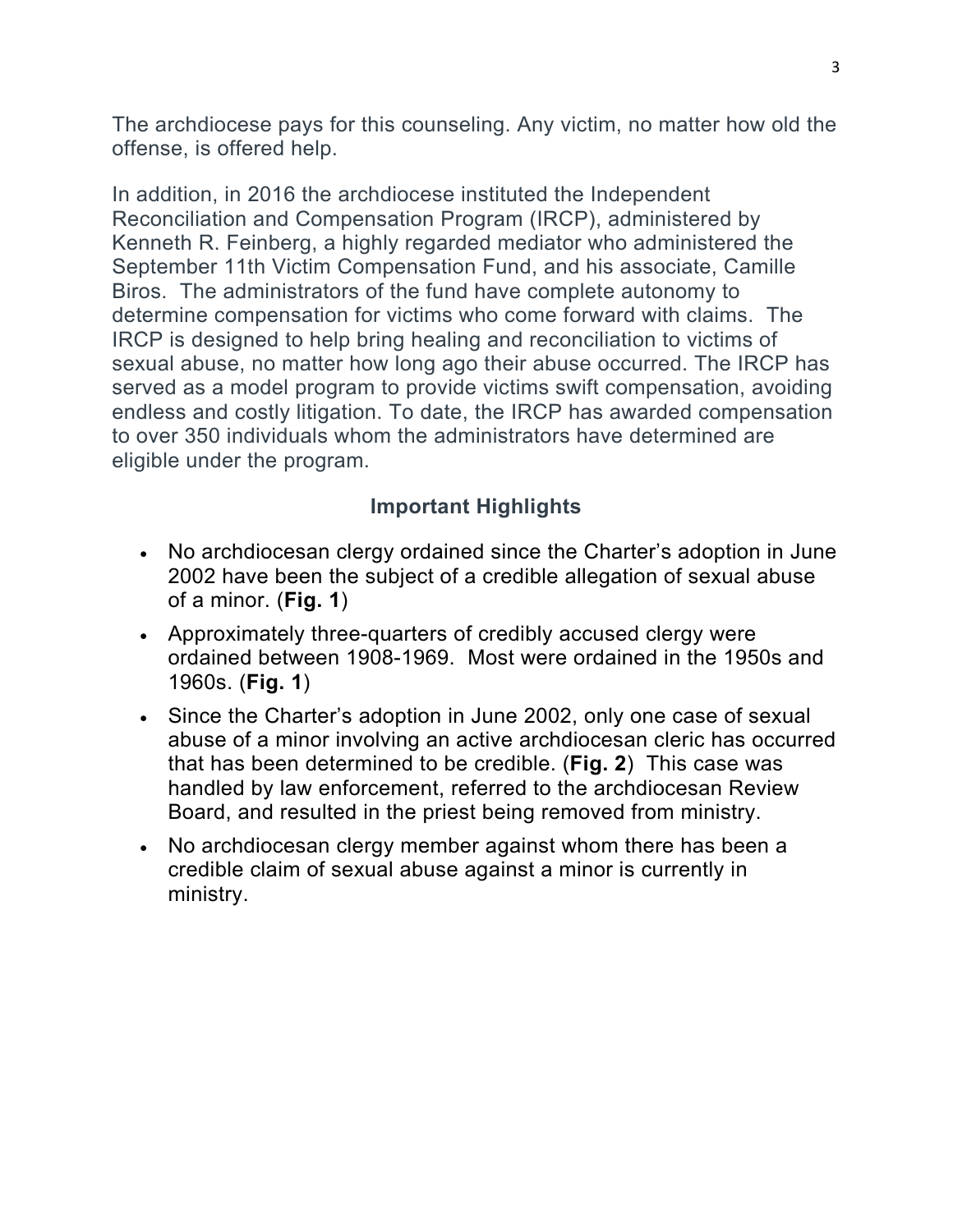

*Fig. 1, which was compiled upon the initial release of this list in April 2019, shows the year of ordination for archdiocesan clergy who were credibly accused of sexual abuse of a minor or the subject of eligible IRCP compensation claims.*



*Fig. 2, which was compiled upon the initial release of this list in April 2019, shows the years in which alleged sexual abuse of a minor occurred by*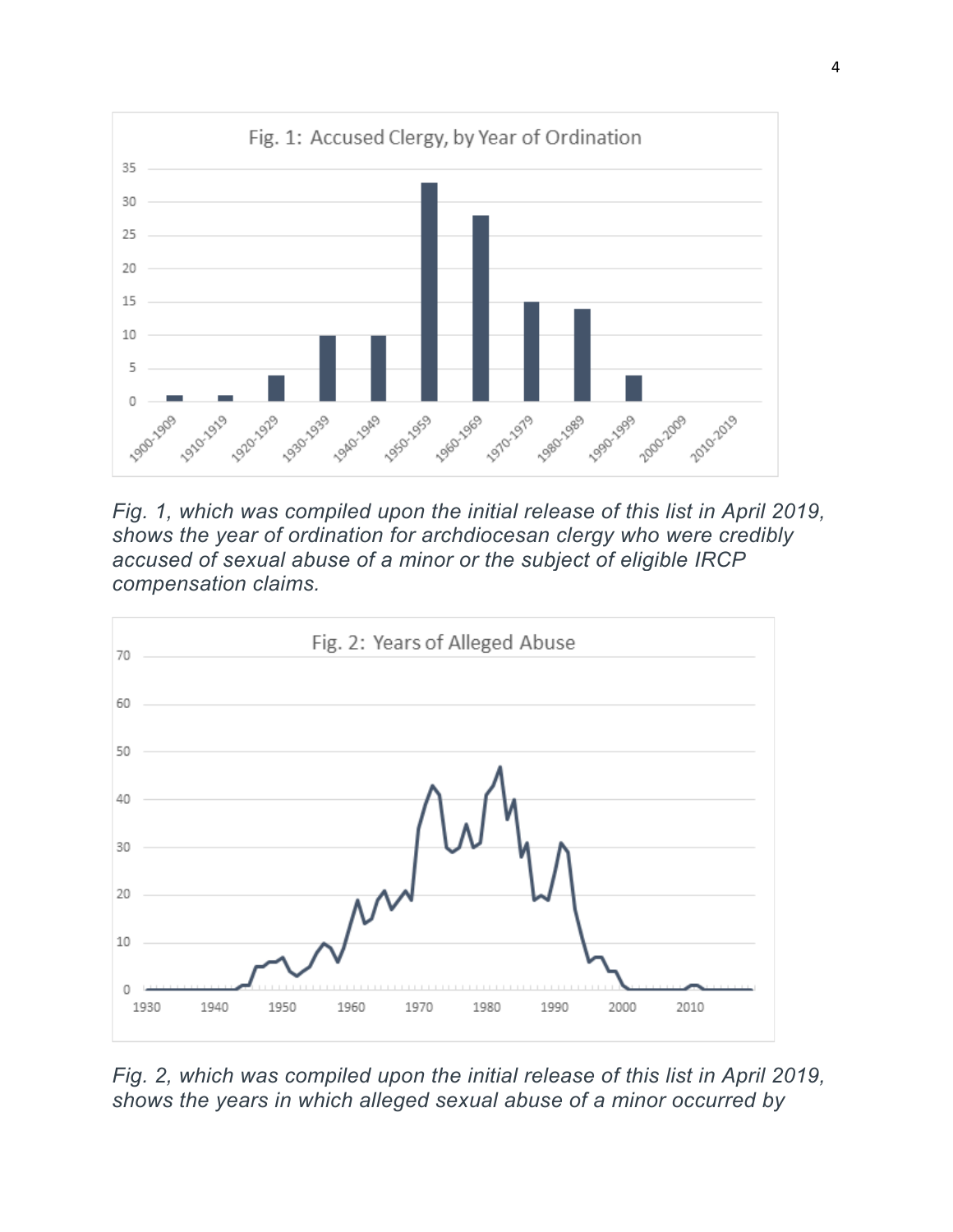*archdiocesan clergy who were credibly accused or the subject of eligible IRCP compensation claims.*

**\* \* \***

*The following archdiocesan clergy have been credibly accused of sexual abuse of a minor.*<sup>1</sup> *For purposes of this list, "credibly accused" means that archdiocesan officials have determined, following a review of available and accessible files, that one or more of the following exists:*

- *the archdiocesan Review Board found the allegation to be credible and substantiated;*
- *the accused was laicized or permanently removed from ministry as a result of the allegation;*
- *the accused admitted the allegation;*
- *the accused was convicted of a crime in connection with the allegation; or*
- *there was a civil settlement as a result of the allegation prior to the creation of the Independent Reconciliation and Compensation Program.*

| <u>No.</u>     | Last<br><b>Name</b> | <b>First</b><br><b>Name</b> | Year of<br><b>Ordination</b> | <b>DOD</b> | <b>Status</b>                             |
|----------------|---------------------|-----------------------------|------------------------------|------------|-------------------------------------------|
| 1              | Adamo               | Joseph                      | 1942                         | 2003       | Removed from<br>ministry; deceased        |
| $\overline{2}$ | Albino              | John                        | 1990                         | N/A        | <b>Removed from</b><br>ministry; laicized |
| 3              | Barjacoba           | Peter                       | 1960                         | 2012       | Removed from<br>ministry; deceased        |
| 4              | <b>Barry</b>        | Edward M.                   | 1973                         | N/A        | <b>Removed from</b><br>ministry           |
| 5              | Betances-<br>Torres | <b>Martin</b>               | 1987                         | N/A        | Removed from<br>ministry                  |
| 6              | <b>Brennan</b>      | Robert J.                   | 1949                         | 2008       | <b>Removed from</b><br>ministry; deceased |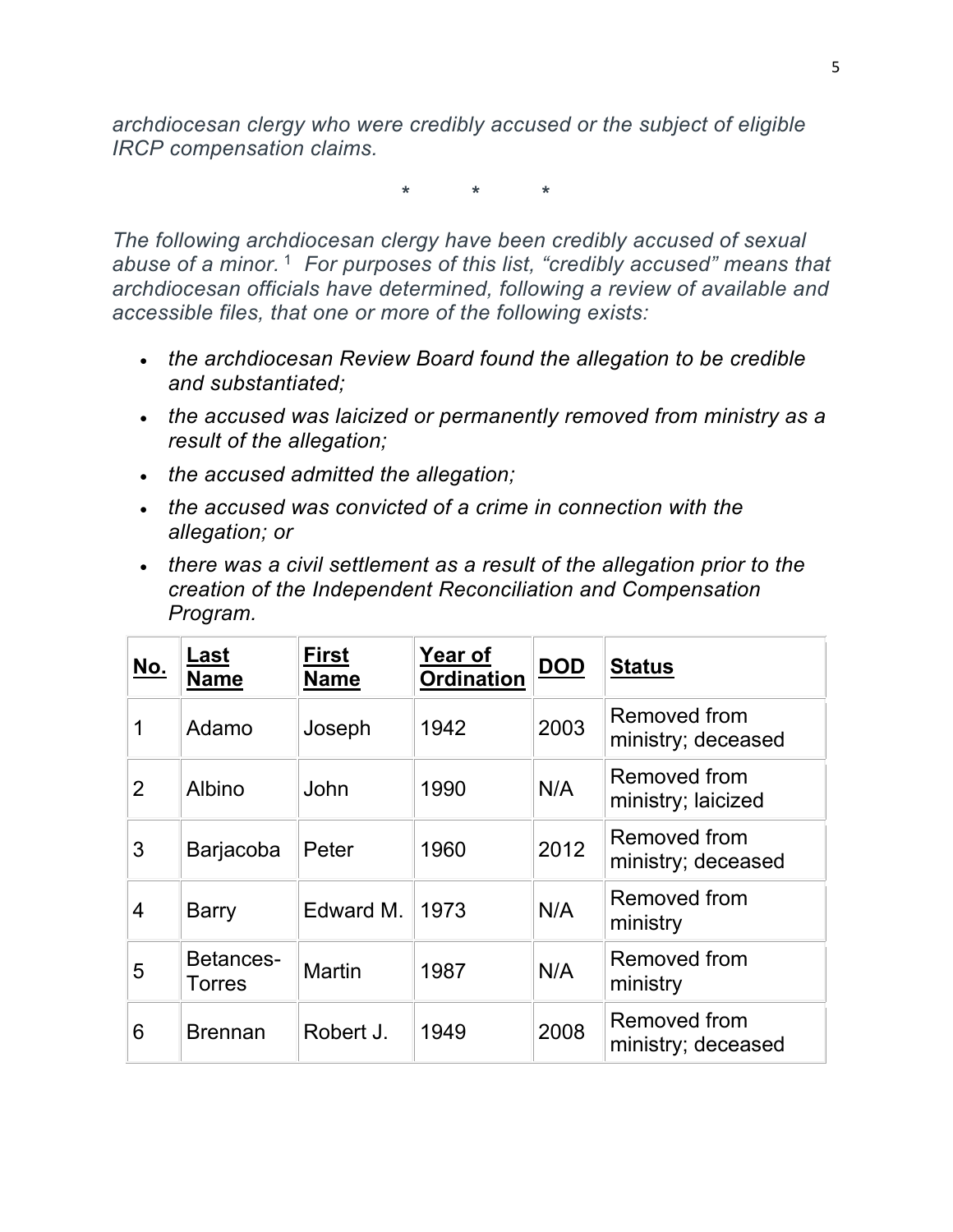| $\overline{7}$ | Calabrese      | Daniel             | 1987 | N/A  | Removed from<br>ministry; laicized                                                    |
|----------------|----------------|--------------------|------|------|---------------------------------------------------------------------------------------|
| 8              | Carbo          | <b>Richard</b>     | 1975 | N/A  | Removed from<br>ministry; laicized                                                    |
| 9              | Carden         | Robert             | 1957 | 2008 | Removed from<br>ministry; deceased                                                    |
| 10             | Carson         | David              | 1984 | N/A  | Removed from<br>ministry; laicized                                                    |
| 11             | Carson         | John F.            | 1964 | 2011 | Deceased                                                                              |
| 12             | Coen           | <b>Charles</b>     | 1968 | N/A  | Removed from<br>ministry                                                              |
| 13             | Colleran       | Kevin              | 1972 | 2016 | Removed from<br>ministry; laicized;<br>deceased                                       |
| 14             | <b>Dickson</b> | Donald<br>(Deacon) | 1979 | 2005 | Removed from<br>ministry                                                              |
| 15             | <b>Duenas</b>  | Jaime              | 1950 | 2014 | <b>Removed from</b><br>ministry; deceased;<br>laicization process<br>pending at death |
| 16             | Dwyer          | John               | 1956 | 2020 | <b>Removed from</b><br>ministry; deceased;<br>laicization process<br>pending at death |
| 17             | Eremito        | Anthony J.         | 1967 | N/A  | Removed from<br>ministry; laicized                                                    |
| 18             | Fennessy       | Keith              | 1984 | N/A  | Removed from<br>ministry; laicized                                                    |
| 19             | Flanagan       | John D.            | 1973 | N/A  | <b>Removed from</b><br>ministry; laicized                                             |
| 20             | <b>Florez</b>  | Andrew             | 1993 | N/A  | Removed from<br>ministry; laicized                                                    |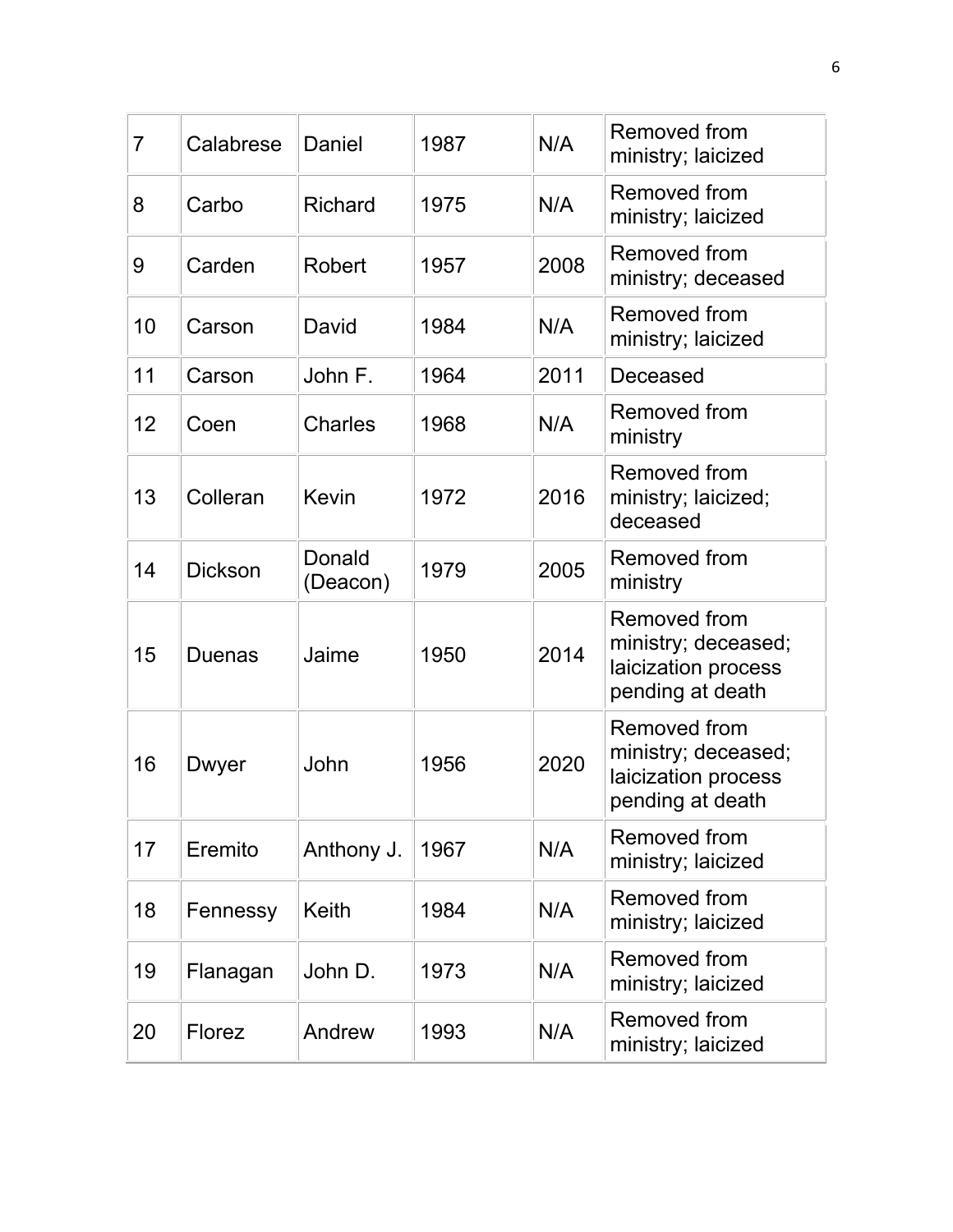| 21 | Gallant       | Alfred         | 1962 | N/A  | <b>Removed from</b><br>ministry; laicized                                      |
|----|---------------|----------------|------|------|--------------------------------------------------------------------------------|
| 22 | Gallant       | John P.        | 1960 | N/A  | Removed from<br>ministry; laicized                                             |
| 23 | Gentile       | Gennaro        | 1971 | N/A  | Removed from<br>ministry; laicized                                             |
| 24 | Giuliano      | Anthony        | 1984 | N/A  | Removed from<br>ministry; laicized                                             |
| 25 | Gorman        | <b>Richard</b> | 1982 | 2018 | Removed from<br>ministry; deceased;<br>laicization process<br>pending at death |
| 26 | <b>Harris</b> | Wallace        | 1972 | N/A  | Removed from<br>ministry                                                       |
| 27 | <b>Hyland</b> | Raymond        | 1947 | 1995 | Deceased                                                                       |
| 28 | Inzeo         | Lawrence       | 1978 | N/A  | Removed from<br>ministry; laicized                                             |
| 29 | Jesselli      | Kenneth        | 1984 | N/A  | Removed from<br>ministry; laicized                                             |
| 30 | Kavanagh      | <b>Charles</b> | 1963 | N/A  | Removed from<br>ministry; laicized                                             |
| 31 | Kihm          | Peter          | 1981 | N/A  | Removed from<br>ministry; laicized                                             |
| 32 | Kuhl          | Morgan         | 1993 | N/A  | Removed from<br>ministry; laicized                                             |
| 33 | LaBelle       | Ralph          | 1978 | N/A  | Removed from<br>ministry; laicized                                             |
| 34 | Lennon        | John W.        | 1955 | 2012 | Removed from<br>ministry; laicized;<br>deceased                                |
| 35 | Leone         | Arthur         | 1956 | 2018 | Removed from<br>ministry; deceased;                                            |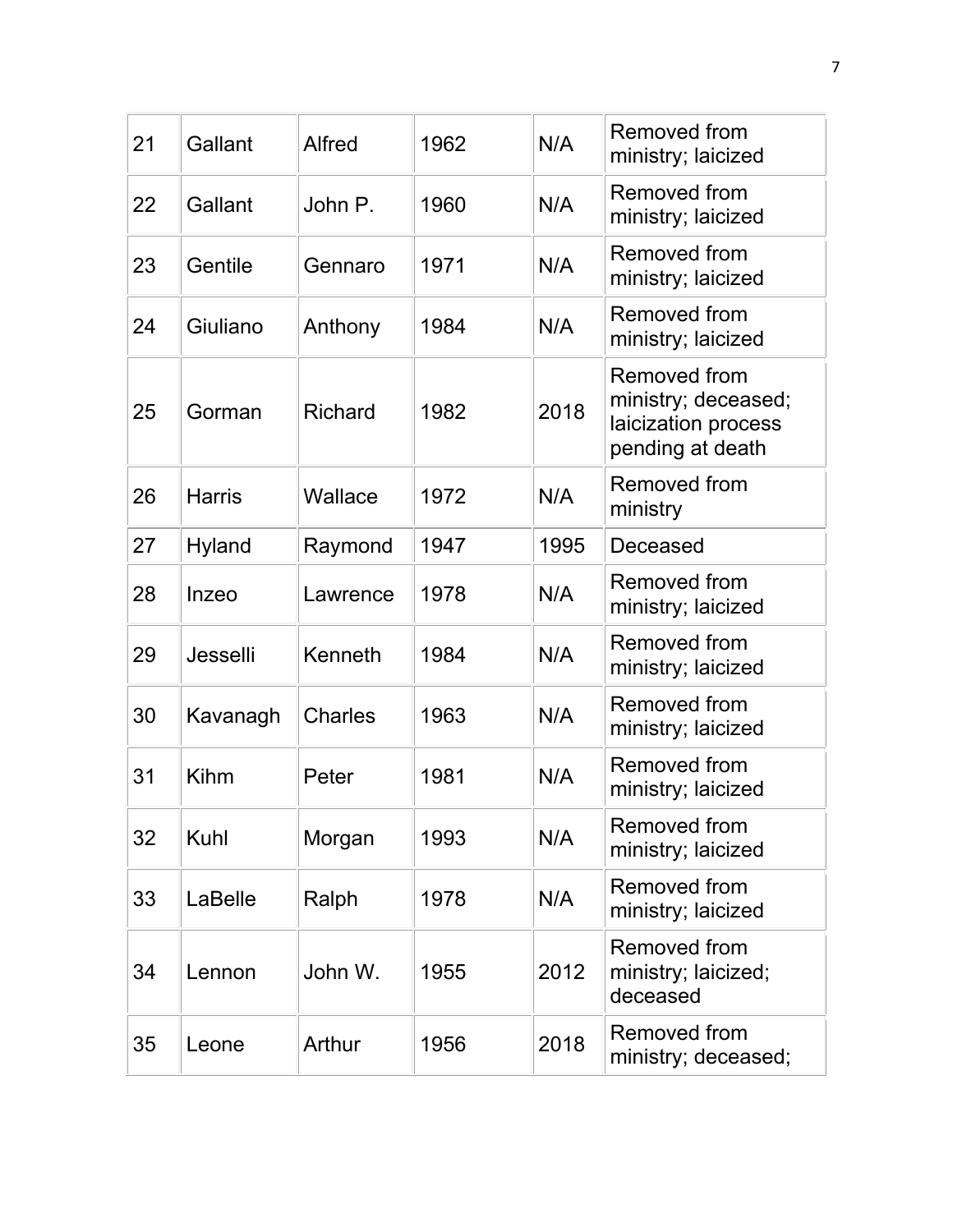|    |                  |                        |      |      | laicization process<br>pending at death                  |
|----|------------------|------------------------|------|------|----------------------------------------------------------|
| 36 | Lynch            | John J.                | 1965 | N/A  | Removed from<br>ministry                                 |
| 37 | <b>Maguire</b>   | Stephen                | 1987 | N/A  | Removed from<br>ministry; laicization<br>process pending |
| 38 | <b>Malone</b>    | Donald T.              | 1960 | 2012 | Removed from<br>ministry; laicized;<br>deceased          |
| 39 | Manzione         | Arthur<br>(Deacon)     | 1979 | N/A  | Removed from<br>ministry; laicized                       |
| 40 | Mazza            | Albert<br>(Deacon)     | 1996 | N/A  | Removed from<br>ministry; laicized                       |
| 41 | <b>McCarrick</b> | Theodore<br>(Cardinal) | 1958 | N/A  | Laicized                                                 |
| 42 | <b>Mills</b>     | Henry                  | 1988 | N/A  | Removed from<br>ministry; laicized                       |
| 43 | O'Hare           | Daniel M.              | 1965 | N/A  | Removed from<br>ministry                                 |
| 44 | O'Herlihy        | Michael                | 1961 | 2013 | Removed from<br>ministry; laicized;<br>deceased          |
| 45 | O'Keefe          | John                   | 1972 | N/A  | <b>Removed from</b><br>ministry; laicized                |
| 46 | Parrakow         | Edmond                 | 1968 | N/A  | Removed from<br>ministry; laicized                       |
| 47 | Pfeiffer         | James                  | 1970 | 2002 | Removed from<br>ministry; deceased                       |
| 48 | Pipala           | Edward A.              | 1966 | 2013 | Removed from<br>ministry; laicized;<br>deceased          |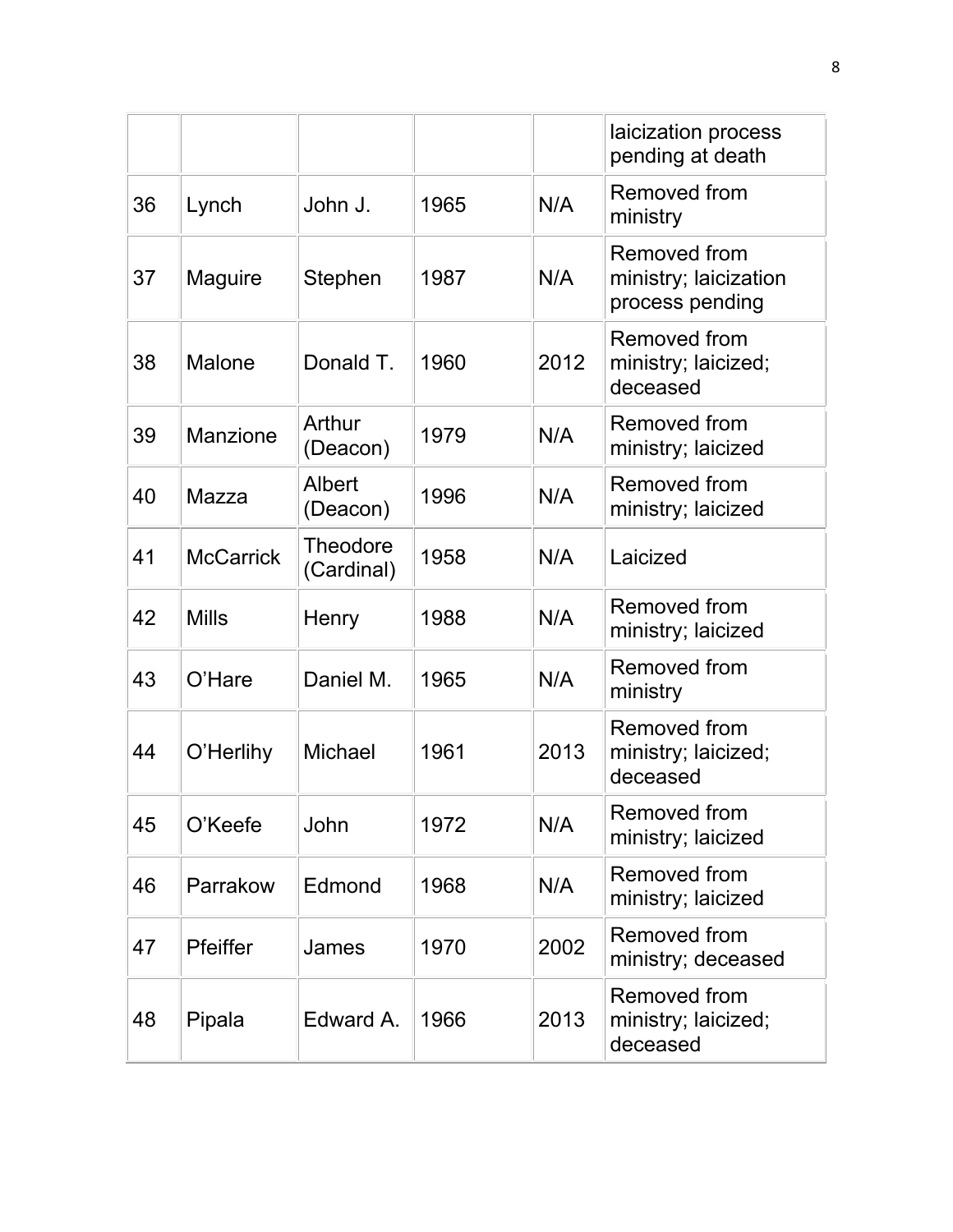| 49 | Quigley        | <b>Patrick</b> | 1981 | 2010 | Removed from<br>ministry; laicized;<br>deceased                                |
|----|----------------|----------------|------|------|--------------------------------------------------------------------------------|
| 50 | Sardy          | John           | 1980 | N/A  | Removed from<br>ministry; laicized                                             |
| 51 | <b>Stinner</b> | <b>Francis</b> | 1967 | 2017 | Removed from<br>ministry; laicized;<br>deceased                                |
| 52 | <b>Theisen</b> | Joseph         | 1959 | 2013 | Removed from<br>ministry; laicized;<br>deceased                                |
| 53 | Tos            | Aldo           | 1953 | 2014 | Removed from<br>ministry; deceased;<br>laicization process<br>pending at death |
| 54 | Voglio         | John           | 1987 | N/A  | Removed from<br>ministry; laicized                                             |
| 55 | Walsh          | James          | 1936 | 1998 | Deceased                                                                       |
| 56 | White          | William T.     | 1958 | N/A  | Removed from<br>ministry; laicized                                             |

<sup>1</sup> Father Christopher Pliauplis was accused of sexually abusing a minor but was later found not guilty in a canonical judicial process mandated by the Congregation for the Doctrine of the Faith, or "CDF," at the Holy See. Monsignor William Williams, Monsignor Francis V. Boyle, and Father Robert Jeffers were accused of sexually abusing minors in claims that were determined to be credible and substantiated by the Review Board and deemed eligible for compensation by the IRCP. Subsequently, Monsignor Williams was found not guilty in a canonical judicial process mandated by the CDF; the claims against Monsignor Boyle were determined not to have a semblance of truth by the CDF; and the claims against Father Jeffers were found "not proven" by a canonical administrative penal process mandated by the CDF. Two archdiocesan clergy, Father James McLucas and Deacon James Rush, were accused of inappropriate sexual conduct following assignments in the Diocese of Harrisburg in Pennsylvania and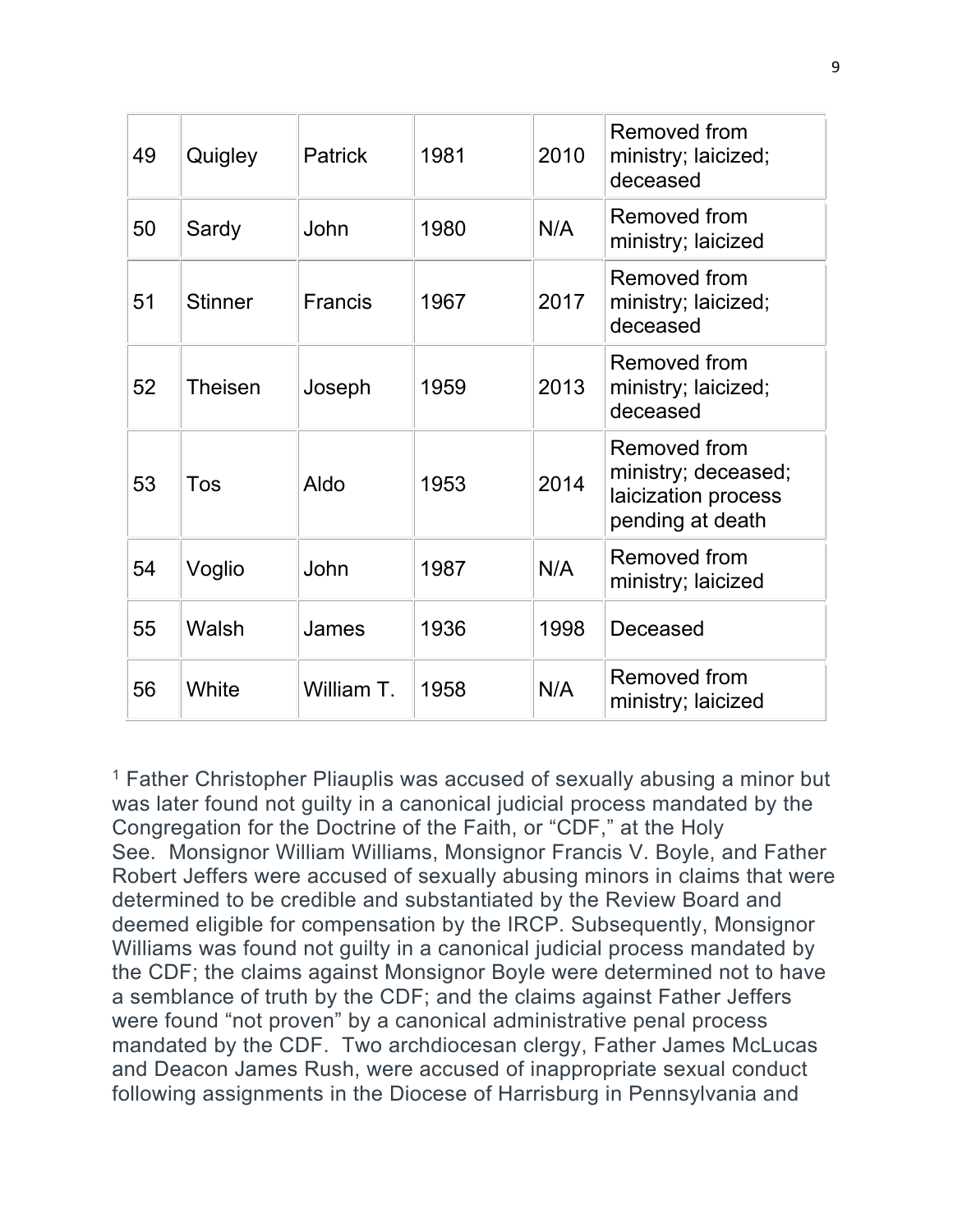were suspended by the Archdiocese. In Father McLucas' case, the victim stated in a court filing that she was not a minor when the sexual activity occurred.

**\* \* \***

*The following archdiocesan clergy are awaiting final canonical or archdiocesan disposition of allegations against them.*

| <u>No.</u> | <u>Last</u><br><b>Name</b> | <b>First</b><br><b>Name</b> | Year of<br><b>Ordination</b> | <u>DOD</u> | <b>Status</b>                                                                                                                                       |
|------------|----------------------------|-----------------------------|------------------------------|------------|-----------------------------------------------------------------------------------------------------------------------------------------------------|
| 57         | <b>Jenik</b>               | John<br>(Bishop)            | 1970                         | N/A        | <b>Removed from</b><br>ministry; allegation<br>found credible and<br>substantiated by<br>archdiocesan Review<br>Board; canonical<br>process pending |
| 58         | <b>McCarthy</b>            | James F.<br>(Bishop)        | 1968                         | N/A        | Removed from<br>ministry; canonical<br>process pending                                                                                              |
| 59         | McDonagh                   | John                        | 1981                         | N/A        | <b>Removed from</b><br>ministry; allegation<br>found credible and<br>substantiated by<br>archdiocesan Review<br>Board; canonical<br>process pending |
| 60         | Meehan                     | John                        | 1964                         | N/A        | Removed from<br>ministry; allegation<br>found credible and<br>substantiated by<br>archdiocesan Review<br>Board; canonical<br>process pending        |
| 61         | <b>Taylor</b>              | Samuel                      | 1982                         | N/A        | Removed from<br>ministry; allegation<br>found credible and                                                                                          |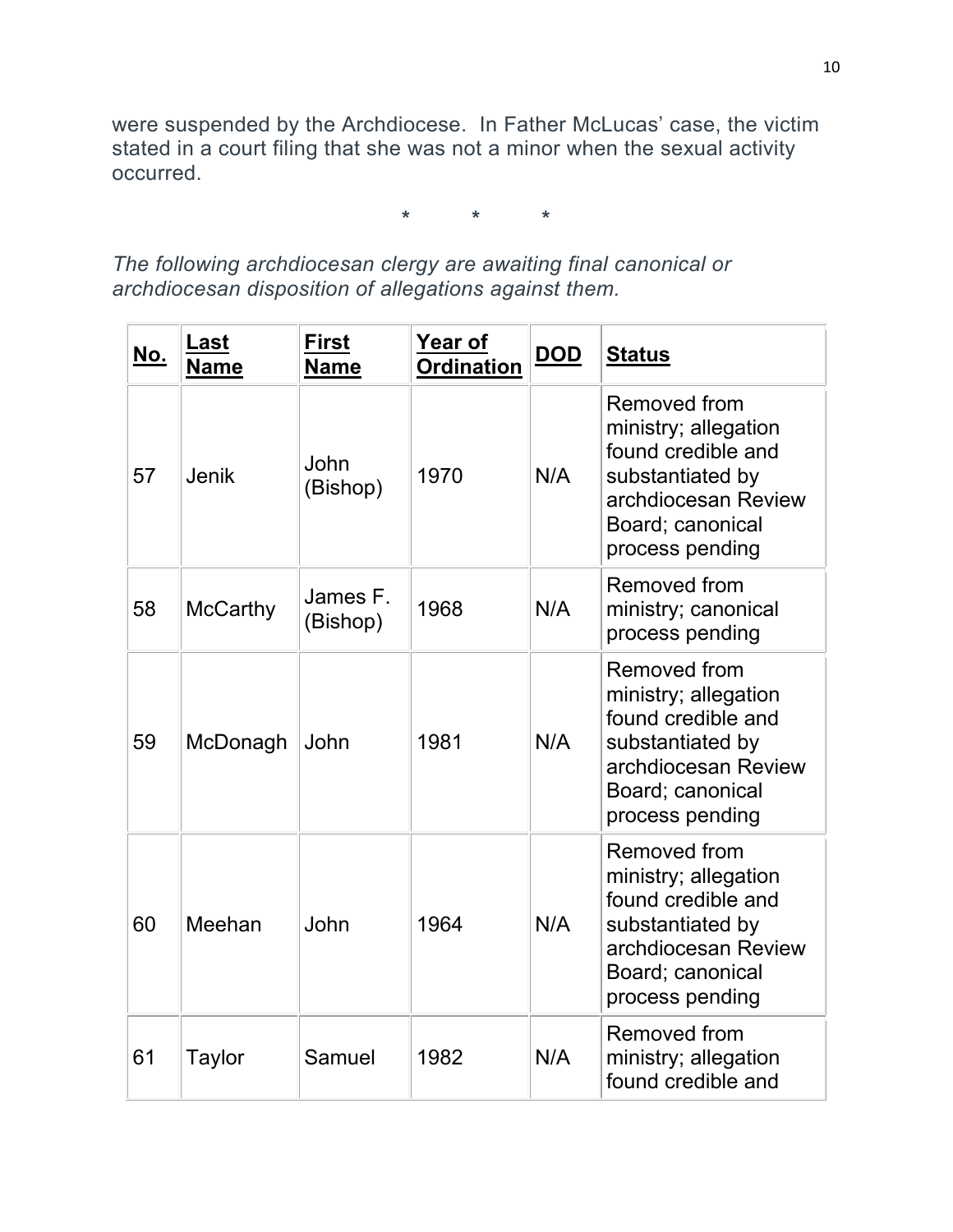|    |        |        |      |     | substantiated by<br>archdiocesan Review<br>Board; laicized; appeal<br>of laicization pending                                                 |
|----|--------|--------|------|-----|----------------------------------------------------------------------------------------------------------------------------------------------|
| 62 | Timone | Donald | 1960 | N/A | Removed from<br>ministry; allegation<br>found credible and<br>substantiated by<br>archdiocesan Review<br>Board; canonical<br>process pending |

**\* \* \***

*The following archdiocesan clergy do not meet the criteria set forth above, but the IRCP's independent administrators have determined that claims against them were eligible for compensation. 2 In reviewing this list, it is important to note:*

- *The clergy on the following list had already died or left ministry when the claims about them were made to the IRCP. As such, these clergy did not have an opportunity to respond to the allegations made about them or provide a defense.*
- *While the IRCP is a widely praised program which is being emulated across the country, it is a compensatory program and not an adjudicatory body. As such, it is not required to adhere to the same standards as a court of law.*
- *A determination by the IRCP that a claim is eligible for compensation is not equivalent to a finding by a judge or jury that a clergy member is liable for sexual abuse of a minor under civil or criminal law.*
- *Certain archdiocesan clergy members who are on the above lists were also the subject of eligible IRCP compensation claims.*

| <u>No.</u> | <b>Last Name</b> | <b>First</b><br><b>Name</b> | <b>Year of</b><br><b>Ordination</b> | <u>DOD</u> | <b>Status</b> |
|------------|------------------|-----------------------------|-------------------------------------|------------|---------------|
| 63         | Ansaldi          | Joseph                      | 1962                                | 2015       | Deceased      |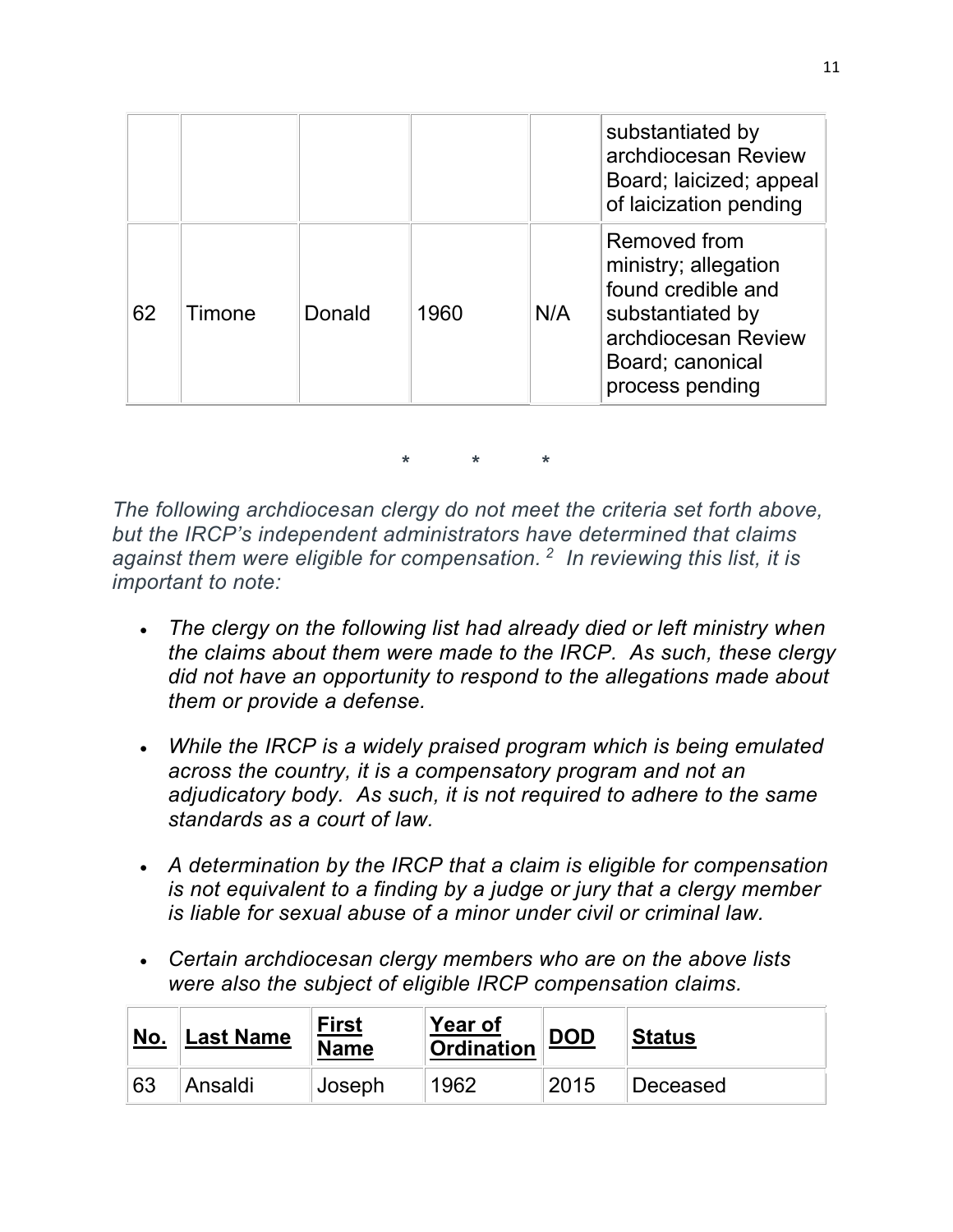| 64 | <b>Brady</b>   | John J.        | 1908 | 1950 | Deceased                   |
|----|----------------|----------------|------|------|----------------------------|
| 65 | <b>Brennan</b> | Charles B.     | 1936 | 1986 | Deceased                   |
| 66 | Carroll        | <b>Maurice</b> | 1956 | 1998 | Deceased                   |
| 67 | Cassiero       | Daniel         | 1968 | 2009 | Deceased                   |
| 68 | Clyne          | Vincent        | 1945 | 2013 | Deceased                   |
| 69 | Connolly       | Eugene         | 1954 | 1995 | Deceased                   |
| 70 | Croston        | Daniel         | 1968 | 1994 | Deceased                   |
| 71 | Cullen         | <b>Bernard</b> | 1930 | 1960 | Deceased                   |
| 72 | Cunningham     | <b>Thomas</b>  | 1935 | 1956 | Deceased                   |
| 73 | D'Argenio      | <b>Herbert</b> | 1959 | 1996 | Deceased                   |
| 74 | Dobransky      | Edward         | 1959 | 2017 | Left ministry;<br>deceased |
| 75 | Dougherty      | Daniel M.      | 1927 | 1978 | Deceased                   |
| 76 | Fitzgerald     | Joseph         | 1923 | 1977 | Deceased                   |
| 77 | Flaherty       | John           | 1945 | 1971 | Deceased                   |
| 78 | Fox            | <b>Vincent</b> | 1954 | 1994 | Deceased                   |
| 79 | Gaffney        | <b>Thomas</b>  | 1950 | 2004 | Deceased                   |
| 80 | Gerathy        | Kenneth        | 1954 | 2013 | Deceased                   |
| 81 | <b>Gibbons</b> | <b>Thomas</b>  | 1955 | 2017 | Left ministry;<br>deceased |
| 82 | Golden         | <b>Matthew</b> | 1936 | 1987 | Deceased                   |
| 83 | Greene         | William        | 1929 | 1976 | Deceased                   |
| 84 | Harrington     | John M.        | 1945 | 2009 | Deceased                   |
| 85 | <b>Haverty</b> | John           | 1936 | 1980 | Deceased                   |
| 86 | Heide          | Herman         | 1941 | 1997 | Deceased                   |
| 87 | Hickey         | Joseph         | 1956 | 2014 | Deceased                   |
| 88 | <b>Hicks</b>   | Eugene         | 1952 | 1986 | Deceased                   |
| 89 | <b>Kearns</b>  | Walter         | 1961 | 1985 | Deceased                   |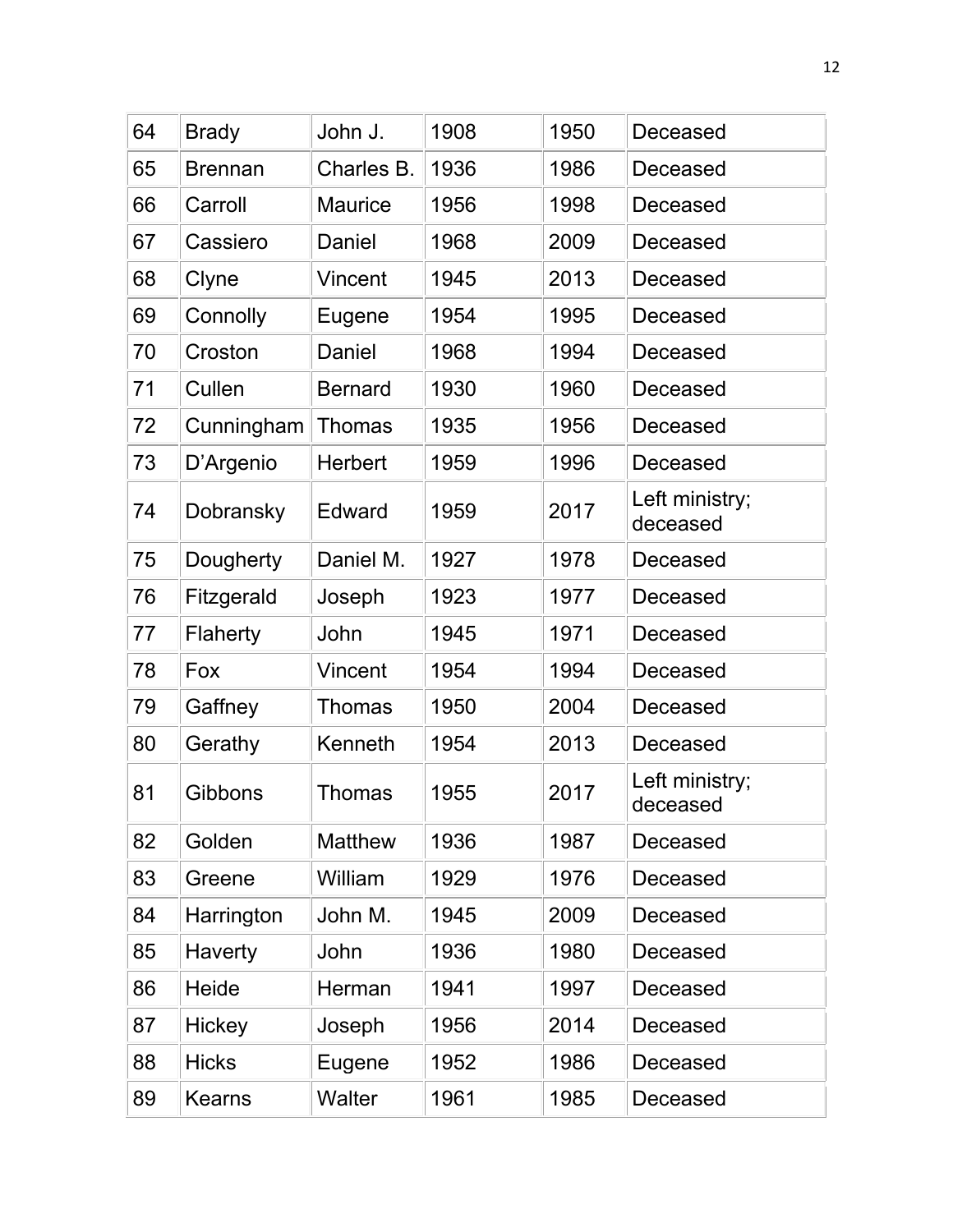| 90  | Kelly           | <b>Kevin</b>         | 1956 | 2008 | Left ministry;<br>deceased |
|-----|-----------------|----------------------|------|------|----------------------------|
| 91  | Kelly           | Stephen              | 1977 | 1993 | Deceased                   |
| 92  | LeBar           | James                | 1962 | 2008 | Deceased                   |
| 93  | Logue           | <b>Francis</b>       | 1968 | 1981 | Deceased                   |
| 94  | Lott            | Robert               | 1965 | 2002 | Deceased                   |
| 95  | Mangan          | Eugene               | 1958 | 1997 | Deceased                   |
| 96  | <b>Marino</b>   | Umberto              | 1954 | 2004 | Deceased                   |
| 97  | <b>Martin</b>   | Patrick H.           | 1937 | 1983 | Deceased                   |
| 98  | <b>Mathews</b>  | <b>Stanley</b>       | 1946 | 1993 | Deceased                   |
| 99  | McDonagh        | <b>Charles</b>       | 1963 | 1999 | Deceased                   |
| 100 | <b>McGirr</b>   | <b>Charles</b>       | 1930 | 1949 | Deceased                   |
| 101 | <b>McNeill</b>  | Lawrence<br>(Deacon) | 1973 | 2006 | Deceased                   |
| 102 | Melican         | Mortimer             | 1951 | 2002 | Left ministry;<br>deceased |
| 103 | <b>Murdock</b>  | George               | 1917 | 1961 | Deceased                   |
| 104 | Murphy          | Arthur E.            | 1919 | 1959 | Deceased                   |
| 105 | <b>Netter</b>   | Edmund               | 1951 | 1998 | Deceased                   |
| 106 | O'Brien         | Edward J.            | 1962 | 2002 | Deceased                   |
| 107 | O'Brien         | William B.           | 1951 | 2014 | Deceased                   |
| 108 | O'Connell       | Kenneth              | 1956 | 1984 | Deceased                   |
| 109 | Parsons         | Harold               | 1929 | 2002 | Deceased                   |
| 110 | <b>Phillips</b> | <b>Thomas</b>        | 1942 | 2000 | Deceased                   |
| 111 | Quinn           | Lawrence<br>Τ.       | 1967 | 2004 | Deceased                   |
| 112 | Reinheimer      | George               | 1950 | 2010 | Deceased                   |
| 113 | Roos            | Edward               | 1966 | 2015 | Deceased                   |